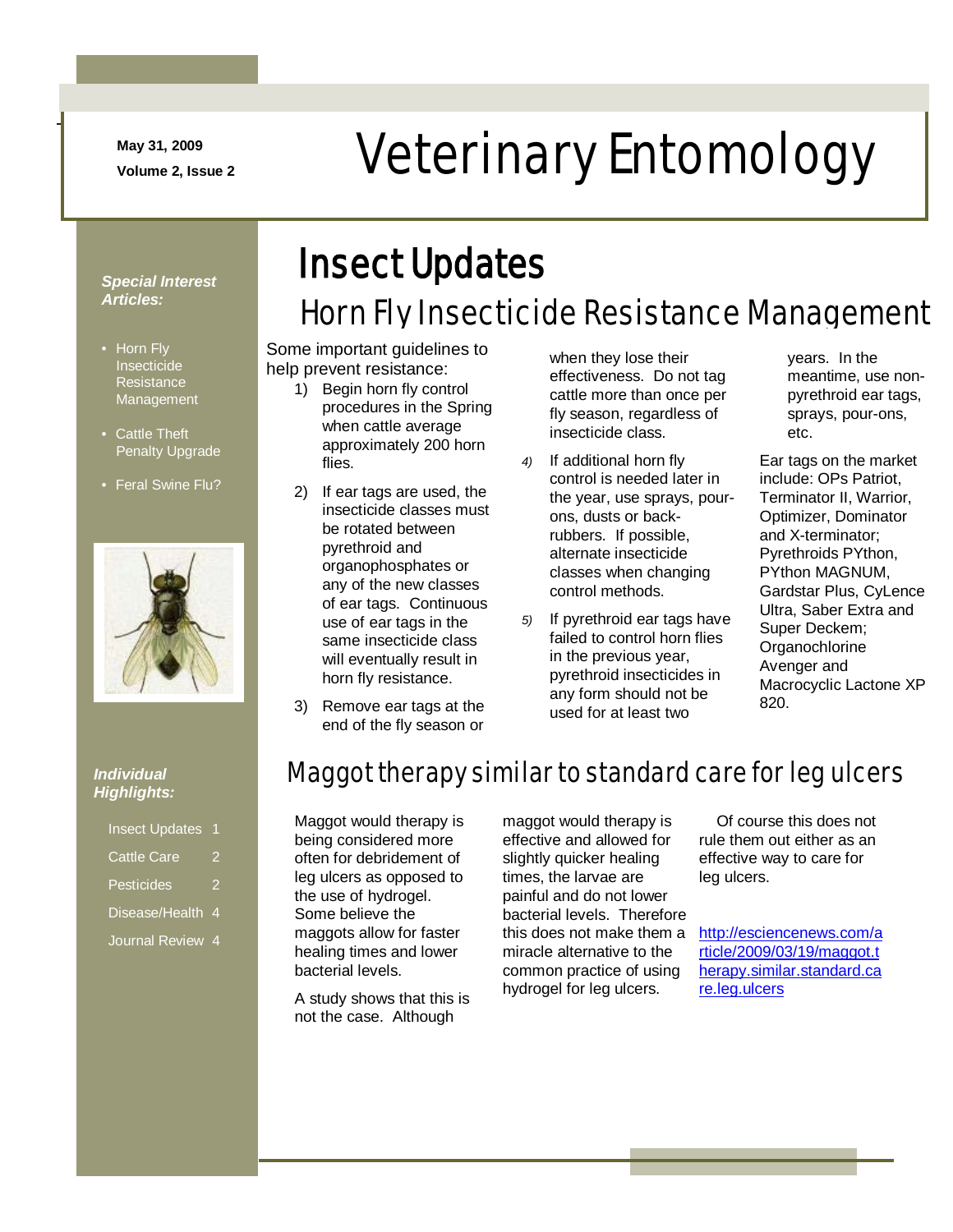## Cattle Care

### TSCRA: Cattle Theft Bill Passes Texas Legislature



*"SB1163 increases the penalty for cattle theft from a state jail felony to a 3rd degree felony."*

**Nearly 70% of US farmers & ranchers surveyed** have taken steps toward implementing sustainable agricultural practices.

3 out of 4 US farmers are aware of sustainable practices and most have used direct seeding, minimized the use of chemicals or employed crop rotation.

[http://www.greenbook](http://www.greenbook.net/viewStory.aspx?StoryID=835) [.net/viewStory.aspx?](http://www.greenbook.net/viewStory.aspx?StoryID=835) [StoryID=835](http://www.greenbook.net/viewStory.aspx?StoryID=835)

As of today (May 12, 2009), theSB1163 bill introduced by Sneator Kel Seliger (R-Amarillo) and Representative Lois Kolkhorst (R-Brenham), unanimously passed the House and is on its way to the Governor to be signed or vetoed. If it passes, the bill will increase the

penalty for livestock theft in Texas.

"Texas is the number one cattle producing state in the nation, but the penalty for cattle theft in Texas is more lenient than the neighboring states of Oklahoma, New Mexico and Louisiana," TSCRA President Dave Scott, of

Richmond, TX, said.

Texas cattle theft has more than doubled in the past year. For protection of the industry, stricter penalty is needed. SB1163 increases the penalty for cattle theft from a state jail felony to a third degree felony.

## Pesticides Update/Outlook

### List of Disinfectants Registered for Use against Influenza A Viruses

In response to the emerging threat posed by the spread of the H1N1 Flu, EPA has provided a list of disinfectants registered for use against

influenza A viruses in pdf form at [http://www.epa.gov/oppad](http://www.epa.gov/oppad001/influenza-disinfectants.html) [001/influenza](http://www.epa.gov/oppad001/influenza-disinfectants.html)[disinfectants.html](http://www.epa.gov/oppad001/influenza-disinfectants.html)

The list contains over 500 antimicrobial products registered by EPA for use against influenza A viruses on hard surfaces.

### Pesticide contaminated fruits & vegetables

[http://www.foodpolitics.co](http://www.foodpolitics.com/2009/03/ewqs-guide-to-pesticides-on-produce/) [m/2009/03/ewqs-guide-to](http://www.foodpolitics.com/2009/03/ewqs-guide-to-pesticides-on-produce/)[pesticides-on-produce/](http://www.foodpolitics.com/2009/03/ewqs-guide-to-pesticides-on-produce/)

Have you ever been curious as to how much pesticide residue is actually on that head of broccoli or those ripe strawberries? Well, now you can find out.

The listed website contains the Environmental Working Group listing of the **most** and **least** pesticide contaminated fruits and vegetables.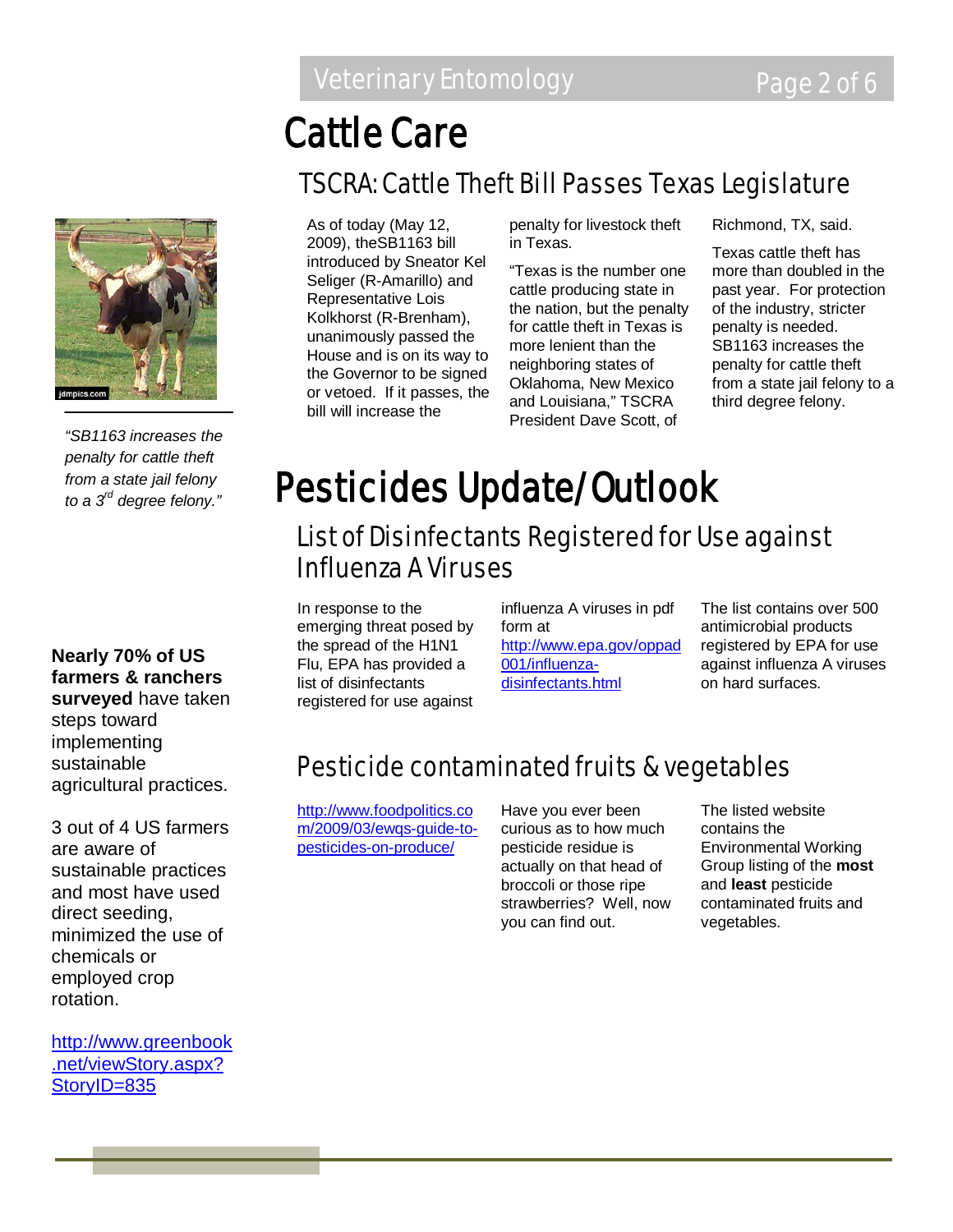### Carbaryl: Amending product registrations to terminate uses and eliminate certain application methods

This notice announces the amendment set forth by the EPA to terminate uses and eliminate certain application methods for carbaryl products, as requested by registrants, of certain end-use and / or manufacturing – use carbaryl products registered under section 3 of FIFRA.

#### **Product Name - Uses being terminated**

Ortho Sevin Dust – Poultry & premises; pets & premises Sevin garden dust – pets & premises;

succulent/fresh beans & peas Get-A-Bug Snail, Slug & Insect Killer – Succulent/fresh beans & peas; leafy veggies (except Brassica)

Sevin liquid brand Carbaryl Formula II – Suuculent/fresh beans & peas;

poultry & premises

Sevin Brand 85 sprayable; Sevin 80 Solupak; Sevin brand XLR plus carbaryl insecticide; Sevin bran 4F; Sevin brand 80 WSP – peas & beans

succulent shelled; millet; wheat; preplant root dip for seet potato; dip drench for nursery stock; vegetable transplants, bedding plants, & foliage plants; ULV application for adult mosquito control; outdoor pet sleeping quarters

Sevin brand 80% dust base – agricultural uses

Sevin brand RP2 – peas & beans, succulent shelled; preplant root dip for sweet potato; outdoor pet sleeping quarters; liquid broadcast use for residential lawns

Sevin brand RP4 – peas & beans, succulent shelled; millet; wheat; preplant root dip/drench for nursery stock, vegetable transplants, bedding plants, & foliage plants; ULV application for adult mosquito control; outdoor pet sleeping quarters; liquid broadcast use for residential lawns

Sevin brand grular carbaryl insecticide; AES Sevin granules ant, flea, tick & grub killer (1% Sevin) – leafy vegetables (except Brassica)

Sevin brand 97.5% Insecticide – Peas &

beans, succulent shelled; preplant root dip/drench treatment for nursery stock, vegetable transplants, bedding plants, & foliage plants

AES Carbaryl Insecticide Spray, RTU; BES Garden Dust 10%; Security Brand 50% Sevin wettable; Helena Sevimol 4; Ferti-Lome Liquid Sevin home garden spray – Peas & beans, succulent shelled Sevin grub killer granules; Sevin granules ant, flea, tick & grub killer; Sevin brand 5% turf insecticide granules; Cutworm & cricket bait; The Andersons 8% granular; The Andersons insect killer granules with 2% carbaryl; Coastox carbaryl cutworm bait; 10% Sevin granules; Bonide snail, slug & sowbug bait – leafy vegetables

(except Brassica);' peas & beans, succulent shelled

- Sevin 40WSP preplant root dip/drench for nursery stock, vegetable transplants, bedding plants, and foliage plants; outdoor pet sleeping quarters; liquid broadcast use on residential lawns
- Sevin SL outdoor pet sleeping quarters, liquid broadcast use on residential lawns
- BES Garden Dust 10% bean succulent shelled
- Suregard brand Sevin 80S peas & beans, succulent shelled; preplant root dip (sweet potato); wheat
- Sevin brand 80% DB Peas & beans, succulent shelled; preplant root dip (sweet potato); use of dust formulations in/on agricultural crops; wheat
- Sevin Brand carbaryl Insecticide 2%
- granular; Cony's slug, snail & insect killer;
- Turf & Garden Sevin % granular –
- leafy vegetables (except Brassica) SA-50 brand Sevin 5% Dust – direct application to domestic pets or dwellings; succulent/fresh peas & beans; all agricultural uses

Wilbur – Ellis Sevin 5 bait – wheat; peas & beans succulent or fresh; leafy vegetables (except Brassica) Black leaf Sevin brand; Ferti-Lome Garden Dust; Hi-Yield 10% carbaryl garden dust – peas &

beans, succulent shelled; direct

applications to domestic animals & their dwellings / premises

Drexel Carbaryl 4L – succulent beans & peas; preplant dip for sweet potato; wheat; millet; dip or drench treatment to nursery stock or transplants, etc; indoor uses; ULV mosquito adulticide; all applications using backpack sprayers

Drexel carbaryl 80S – succulent beans & peas; preplant root dip for sweet potato; wheat; millet; poultry & premises; seedling dip/drench for nursery stock; pet premises; pet sleeping quarters; ULV mosquito adulticide; all applications using backpack sprayers

- Drexel carbaryl 10D all agricultural uses; succulent beans & peas
- Drexel carbaryl technical succulent beans & peas; proso millet
- Carbaryl 2L succulent beans & peas; preplant dip for sweet potato; indoor applications; ULV mosquito applications using backpack sprayers
- Carbaryl 10D dust for agricultural use; cotton; succulent beans; poultry; dogs; cats (household pets)
- Carbaryl 5D all agricultural uses; succulent beans & peas

Carbaryl 80 Dust base – succulent peas & beans; wheat; millet; poultry; dogs & pets; all indoor uses (domestic dwellings, residential & commercial, barns); formulation into products for dip or drench treatments

- Carbaryl 85 Sprayable succulent beans & peas; preplant dip for sweet potato; root dip or drench treatments; ULV mosquito adulticide; all applications using backpack sprayers
- Carbaryl 4L peas & beans, succulent shelled; millet; wheat; preplant root dip for sweet potato; seedling dip or drench; all indoor applications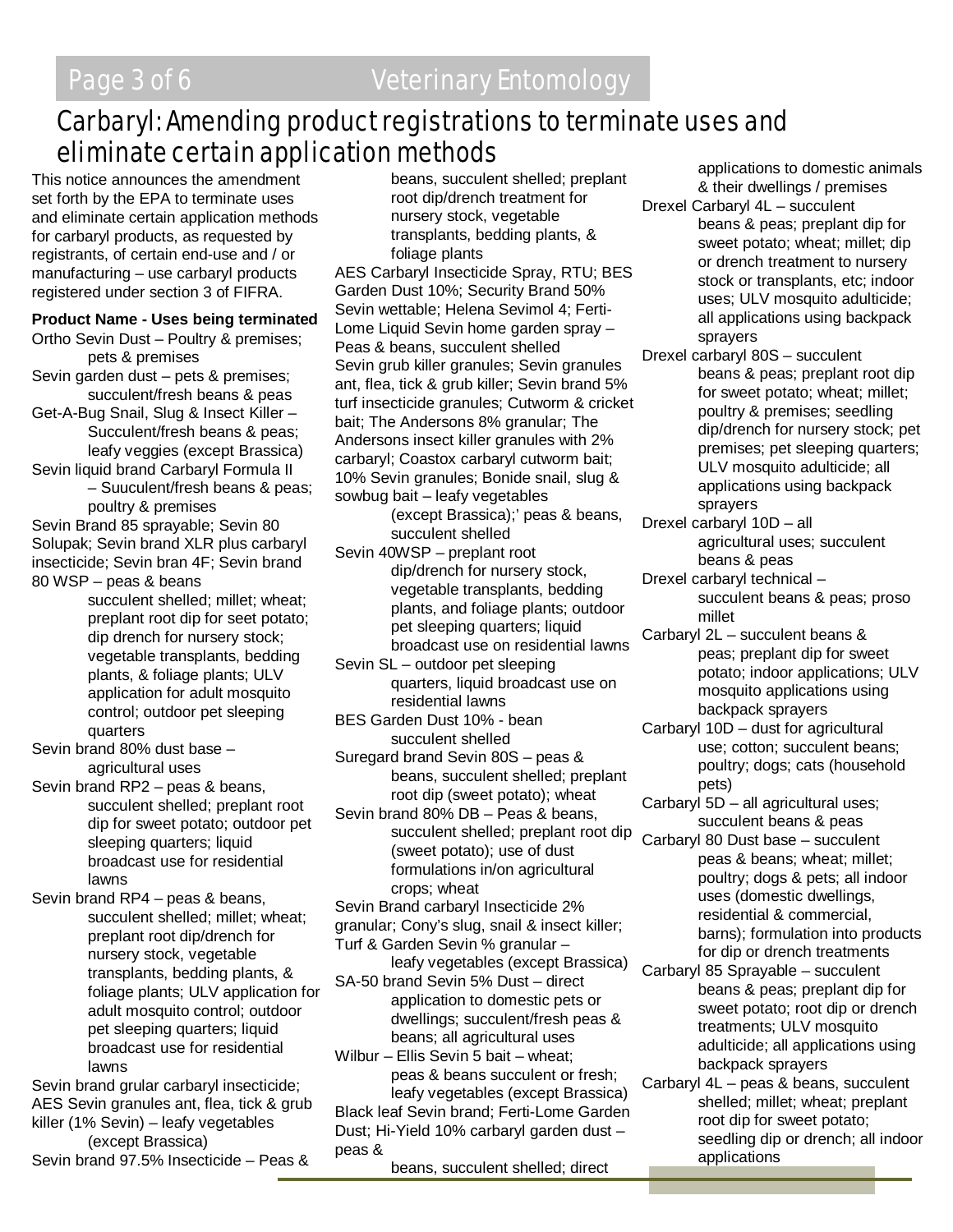

*"The bacteria isolated from flies had similar resistance characteristics."*

### **The Texas Lice Squad**

#### [www.texaslicesquad.com](http://www.texaslicesquad.com/)

The Texas Lice Squad has opened the first and only professional head lice removal treatment center in the state of Texas. Conveniently located just minutes from Houston, parents who visit the salon will enjoy a full range of services.

Including head checks, updated lice education and for those in need of it  $$ complete head lice and nit removal services. Future treatment centers in Dallas, Austin and San Antonio.

**Coming to Dallas Soon!**

## Drug-Resistant Bacteria Dispersed near Broiler Houses Human & Animal Disease & Health

[http://esciencenews.com/arti](http://esciencenews.com/articles/2009/03/15/flies.may.spread.drug.resistant.bacteria.poultry.operations) [cles/2009/03/15/flies.may.sp](http://esciencenews.com/articles/2009/03/15/flies.may.spread.drug.resistant.bacteria.poultry.operations) [read.drug.resistant.bacteria.](http://esciencenews.com/articles/2009/03/15/flies.may.spread.drug.resistant.bacteria.poultry.operations) [poultry.operations](http://esciencenews.com/articles/2009/03/15/flies.may.spread.drug.resistant.bacteria.poultry.operations)

Researchers at the John Hopkins Bloomberg School of Public Health have found house flies near broiler houses dispersing drugresistant bacteria. The collected flies tested positive for antibioticresistant enterococci and staphylococci bacteria.

The bacteria isolated from the flies had similar

resistance characteristics and resistance genes to bacteria found in the poultry litter. These results suggest that flies in intensive production areas could efficiently spread resistant organisms over large distances.

### TAHC: Wild Hogs – No Indication of Flu Danger

According to Texas Animal Health Commission you are more likely to catch the flu from your sick hunting buddy than from domestic or wild hogs. This disease is spread from person to person.

If you are hunting wild hogs or know people who are, it is more critical to preotect oneself against potential exposure to swine brucellosis than H1N1 influenza. 10% of wild hogs carry swine

brucellosis, a bacterial disease, not related to the flu in any way.

Protection is necessary "when processing or butchering a wild hog against the blood and bodily fluids," Dr. Bob Tillman says, Texas state veterinarian and head of TAHC. The swine brucellosis bacteria are destroyed when the meat is cooked.

Trappers who catch wild hogs and owners of domestic swine should practice biosecurity to prevent spreading the flu to pigs. Stay away from swine if you become ill and avoid visitors near your pigs. Have someone else feed the pigs when you are ill with flu-like symptoms and always wash your hands after handling animals.

### Purdue experts speak out on livestock and antibiotic resistance

Two Purdue University experts speak up about a NY Times opinion piece that establishes pigs as a source of MRSA infection for humans. Drs. Paul Ebner, a livestock microbiologist, and Ching Wu, a veterinary pathobiologist and

microbiologist call the piece "highly speculative."

MRSA (methicillin-resistant staphylococcus aureus) or antibiotiv resistant staph, is found in nature and more commonly spread among humans from humans than animals, although they can

be carriers.

The piece was written off of a pilot study that only looked at two farms, and only one of them had the organism. The Drs. Say that because MRSA is so prevalent, the best way to avoid infections is to always use proper hygiene.

### Journal Reviews

### Evaluation of phloxine B as a photoinsecticide on immature stages of the horn fly, Haematobia irritans (L.) (Diptera: Muscidae). Filiberti et al. Aust J Entomol. 48: 73-78

Researchers in Australia have discovered that applying phloxine B to horn fly larvae renders them unable to develop into adults when combined with

phototoxic levels of 5000 lux. Phloxine B is an environmentally friendly xanthenes derivative that is safe for mammals but toxic for dipterans.

Thus far administering PhB in the field has yet to be worked out but there is potential to prevent horn fly development without the use of insecticides.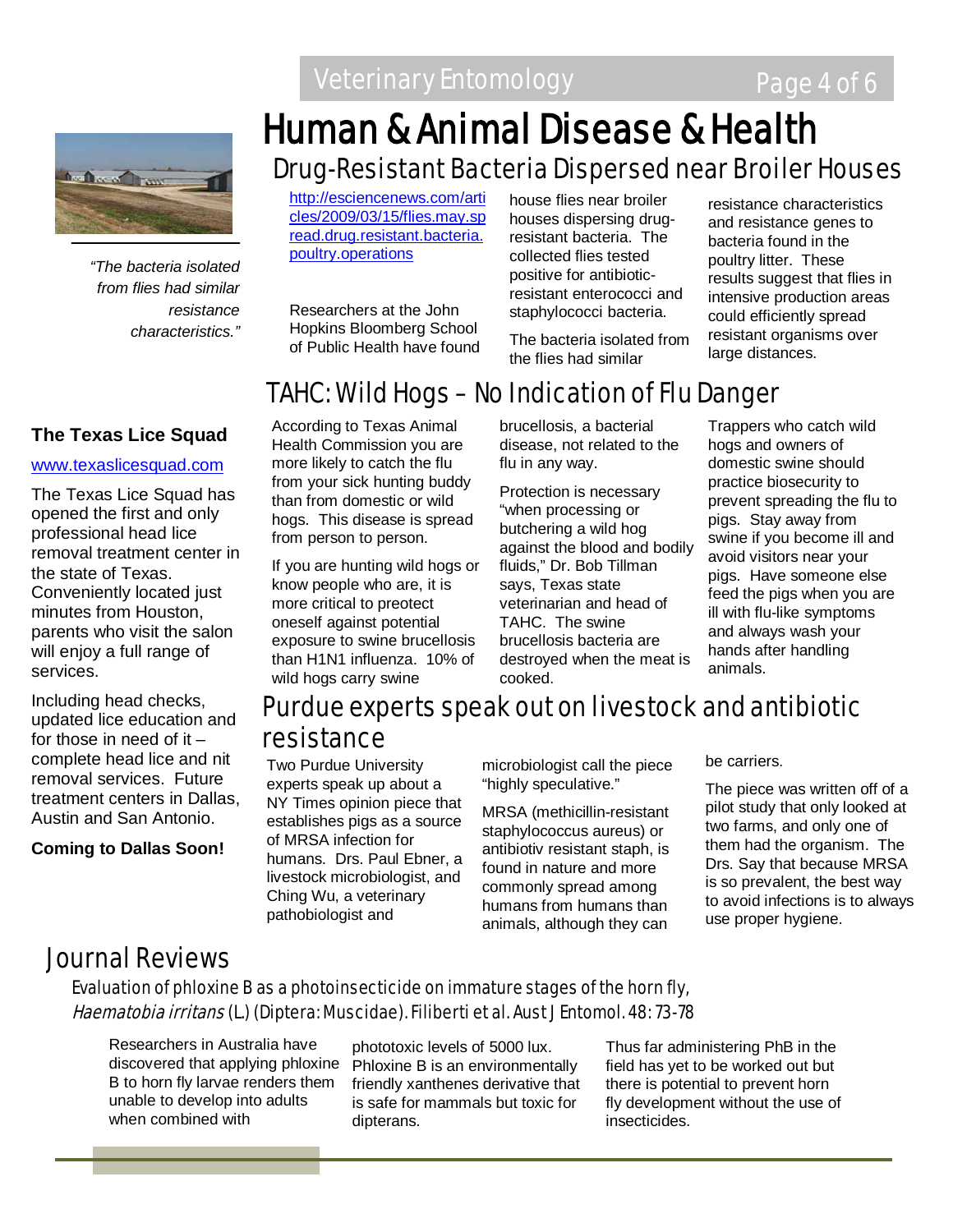### Salivary gland thrombostasin isoforms differentially regulate blood uptake of horn flies fed on New Zealand white rabbits. Cupp et al. J Med Entomol. 46: 351-357.

This article discusses the important the anticlotting protein thrombostasin (TS) in the salivary gland has in horn fly feeding. Through their research efforts, the authors discovered that the TS isoform plays a significant

role in blood volume uptake by horn fly adults during feeding.

As stated by the authors, "host immune response to salivary proteins may play a pivotal role by either facilitation or diminishing

feeding success in response to different structural epitopes." Further understanding and research of TS will benfit effots to develop an effective antifeeding vaccine for horn flies.

#### Local infestation or long-distance migration? The seasonal recolonization of dairy farms by Stomoxys calcitrans (Diptera: Muscidae) in South Central Ontario, Canada. Beresford & Sutcliffe. J Econ. Entomol. 102: 788-798.

Researchers investigated whether or not dairies in south central Ontario, Canada were maintaining stable fly populations throughout the winter. They found that there were three farms that were refuge for stable flies

In the winter and that adult and larval stages could be collected indoors during the winter at these farms.

Therefore, it was concluded that seasonal recolonization of dairy

farms was mostly due to the populations located at these refuge farms. Adults would leave these farms in the spring and move to another farm for the season. None of the other dairies had overwintering colonies

### Competence of the housefly, Musca domestica, as a vector of Microsporum canis under experimental conditions. Cafarchia et al. Med Vet Entomol. 23:21-25.

This article looked at the potential of house flies transmitting *Microsporum canis*, a dermatophyte of dogs and cats that cause skin lesions.

It was discovered that house fly

#### adults have the ability to carry the dermatophyte mechanically (on their bodies) for up to five days.

The eggs, larvae, pupae, feces and vomitus tested negative for

the dermatophyte, therefore ruling out other means of transmission.

This just adds another pathogen to the long list of those transmitted mechanically by house flies

### Luring houseflies (*Musca domestica*) to traps: do cuticular hydrocarbons and visual cues increase catch? Hanley et al. Med Vet Entomol. 23: 26-33.

The research conducted in this paper looked at the efficacy of cuticular hydrocarbons and visual attractants as effective lures for adult house flies.

The ending results showed that there were no cuticular hydrocarbons or visual color stimulations that maintain attraction to house fly male or female adults. These results support commonly observed inconsistencies associated with lure-and-kill systems.

### Evaluation of metaflumizone granular fly bait for management of houseflies. Ahmad & Zurek. Med Vet Entomol. 23: 167-169.

The authors looked at the efficacy of metaflumizone (BAS 3201; BASF) bait on house flies from feedlots in Kansas. Metaflumizone (BAS 3201) was compared to methomy-based bait (Golden Malrin), commonly utilized bait

in livestock facilities. The metaflumizone was significantly more slow-acting than the methoyl bait but just as effective cumulatively later in the bioassay.

These results show that metaflumizone is an affective candidate for incorporation into IPM and integrated resistance management programs against houseflies.

### Toxicity to vapor exposure and topical application of essential oils and monoterpenes on *Musca* domestica (Diptera: Muscidae). Tarelli, Zebba & Alzogaray. J Econ. Entomol. 102: 1383-1388.

The toxicity of essential oils (eucalyptus, mint, orange, lavender and gernanium) and monoterpenes (eucalyptol, limonene, linalool, menthone, and menthyl acetate) on house flies was observed. Researchers found an LD50 of less than 0.20 for all the essential oils and less than 0.15 for the monoterpenes.

These results suggest that the studied essential oils and monoterpenes are potential tools for controlling house flies.